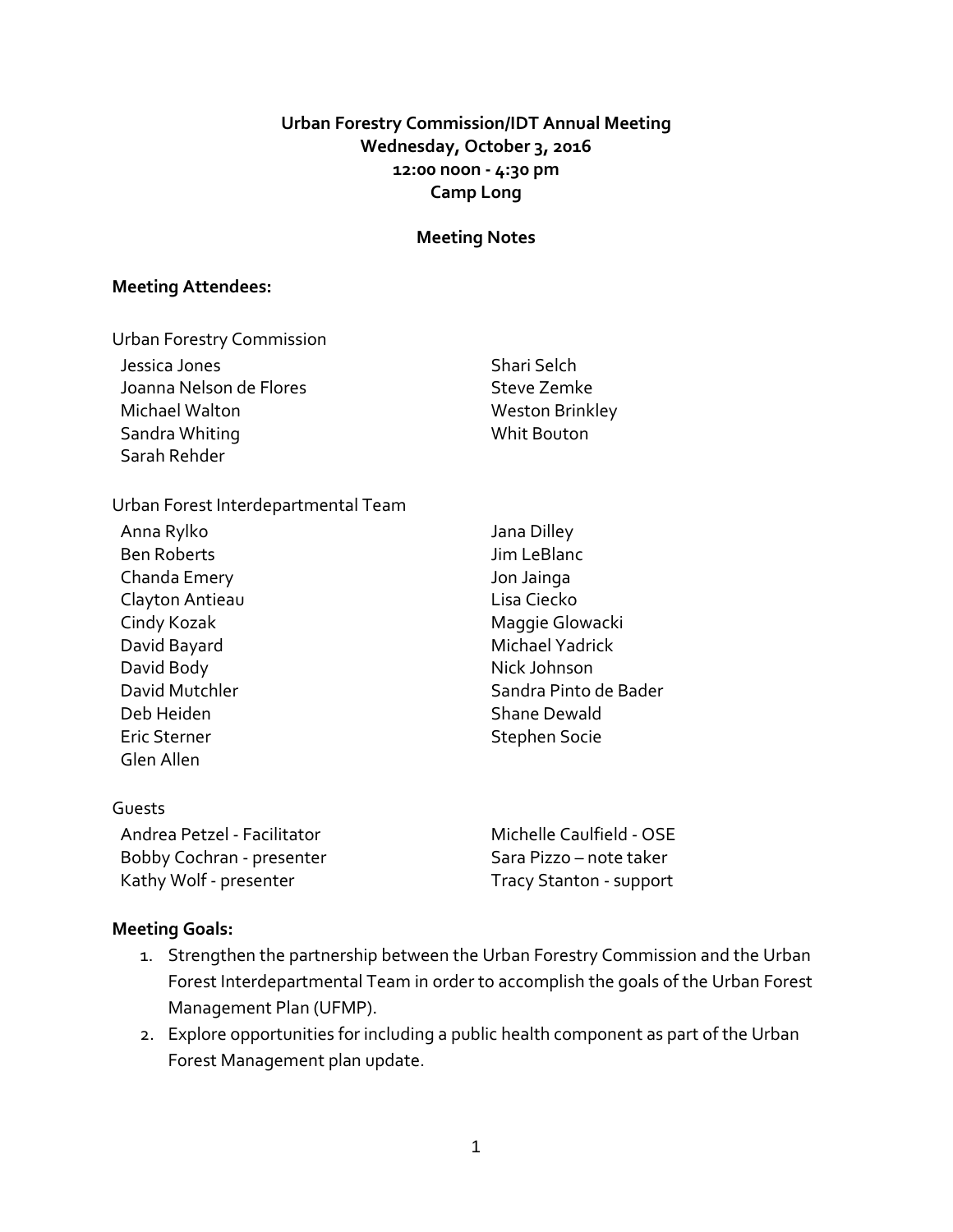## **Meeting Summary**

Kathy Wolf, Ph.D. gave a presentation that highlighted trees as a health asset. Dr. Wolf discussed the public health benefits of trees and green space at every stage of human life. Following Dr. Wolf's presentation, meeting attendees discussed and shared what they learned and would like to implement in their work at the City.

Following the Q&A period, meeting attendees broke into small groups to share what they learned from Dr. Wolf's presentation and how they would want to implement what they learned in their work. Below are the comments and questions that surfaced during the large group discussion:

- We constantly try to educate residents about the level of service we provide for trees, or hazards and risk factors, and people never seem to like the answer to their questions. Therefore, we need to get information out to the public, especially newer residents that might not understand why we do what we do and the health benefits of urban forests.
- Is anyone doing research to discredit the benefits of trees?
- How does vegetation affect gentrification? This should be discussed explicitly in the plan update and can be inspired from or coincide with the Equity and Environment Initiative.
- What are we planting when trees are removed for development?
	- Are the trees we plant optimal when it comes to health benefits, biodiversity, etc.?
	- Is our selection of vegetation for replanting best in the long term, or will they cause additional problems we are not anticipating?
- We remove native biomass during development and replace it with new sterile soil. We should strive to retain the old soils because soils are a critical part of the ecosystem.
- Can we draw on wetland mitigation regulation to inform soil and vegetation retention?
	- SDOT is working on an incentive for developers to protect the soil and get credit for doing so.
- There should be analysis and strategic planning regarding the incorporation of environmental and health impacts.
- We need to take into consideration cultural practices to make urban forests more "user friendly" in Seattle.
- We need to be aware that "urban forest" might mean danger to some populations.
- If human health is a goal in this plan, then it might shift strategies for forest health.
- Are there pathways for lumping trees and neighborhood benefits together, maybe through a fee in-lieu approach?
- We should address homelessness in the plan.
- What technology is used to monitor and maintain trees/the built environment?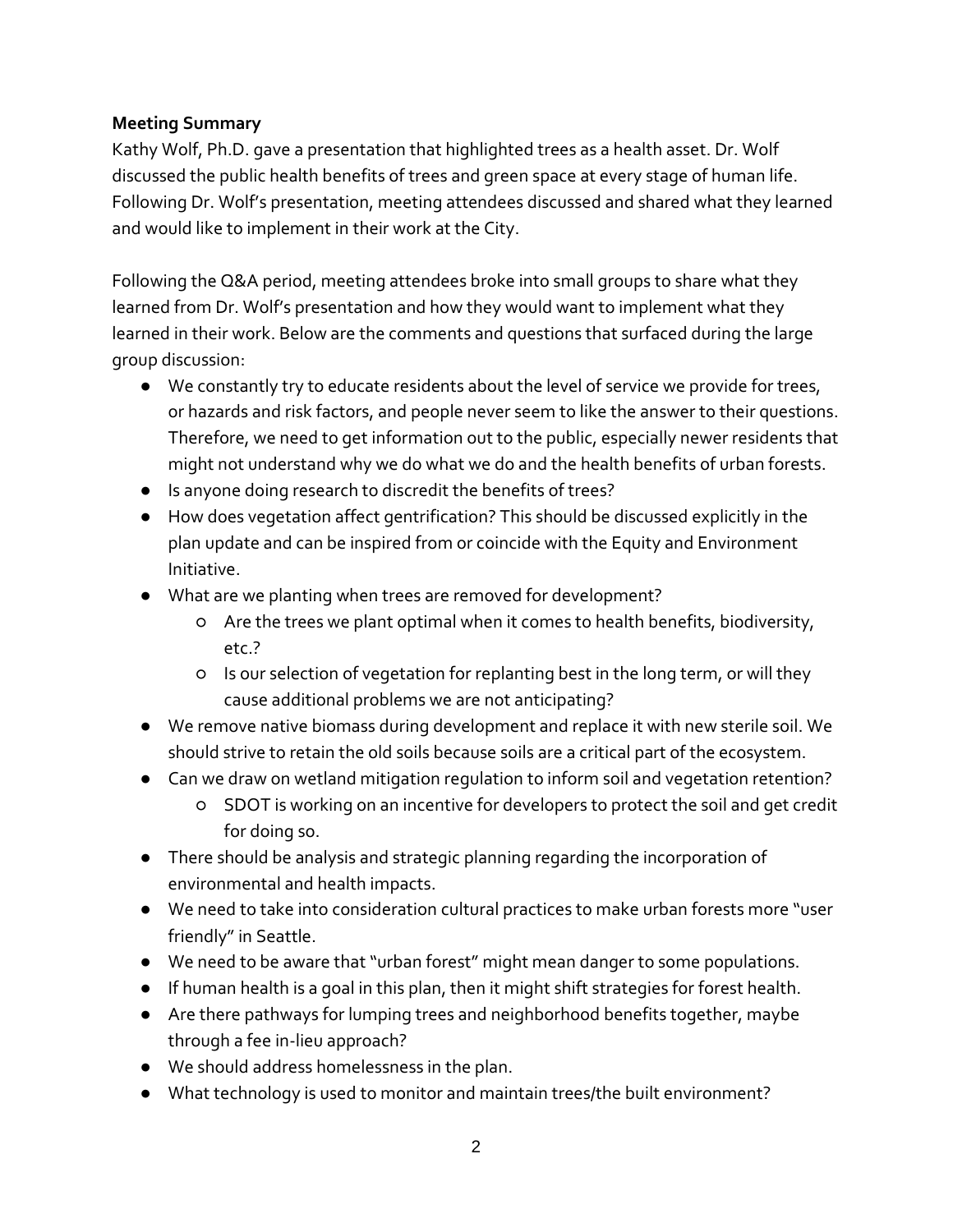- Just because sidewalk is damaged does not mean it is time to remove a tree.
- We need to find a way to work with all agencies because we run up against their properties in our work, especially WSDOT. The parcels need to be combined together to create a large-scale urban forest that will provide public health benefits across the region.

After a brief break, Bobby Cochran delivered a presentation on how urban forests can improve public health and provided practical examples of how health data and metrics are used to shape public policy. Mr. Cochran pointed out that when people and communities are thriving, nature can thrive too. Mr. Cochran strongly emphasized that social equity is central to improving public health outcomes and discussed how urban forests can be a means to that end. After Mr. Cochran's presentation, meeting attendees discussed how they would like to integrate public health values into the Urban Forest Management Plan update.

Following the Q&A period, meeting attendees broke into small groups to discuss how public health will be incorporated into the Urban Forest Management Plan update. Below are the groups comments and questions from their discussions:

- Can we frame the plan from different neighborhood's perspectives?
	- Tailor the goals of the plan to each neighborhood.
	- Engage the community in storytelling.
- Weave public health into the whole plan; do not leave as a separate topic in one section.
- There are lot of opportunities with this plan.
	- Commitment to partnership with different government agencies.
	- Engage leadership.
	- Research opportunities because Seattle may be one of the first cities to bring public health into an urban forestry plan.
	- Experiment with different practices and learn from those experiments.
- Human health is difficult to put into action. How do we make this actionable?
	- Use data to instigate efforts to make the plan actionable.
	- We need uniform data across departments.
	- Use data to get health indicators/health outcomes.
		- What are the key metrics?
- If we only focus on trees in urban forestry work, we lose the soil and other parts of the ecosystem. The plan should be inclusive of all ecosystem components.
- Humans are also part of the ecosystem, so the plan must be human-centered.
- Humans cannot be separated from the ecosystem (and vice versa). Although this group of people understands this concept, we struggle to make that connection for others.
- We need standards for health beyond number of doctor visits.